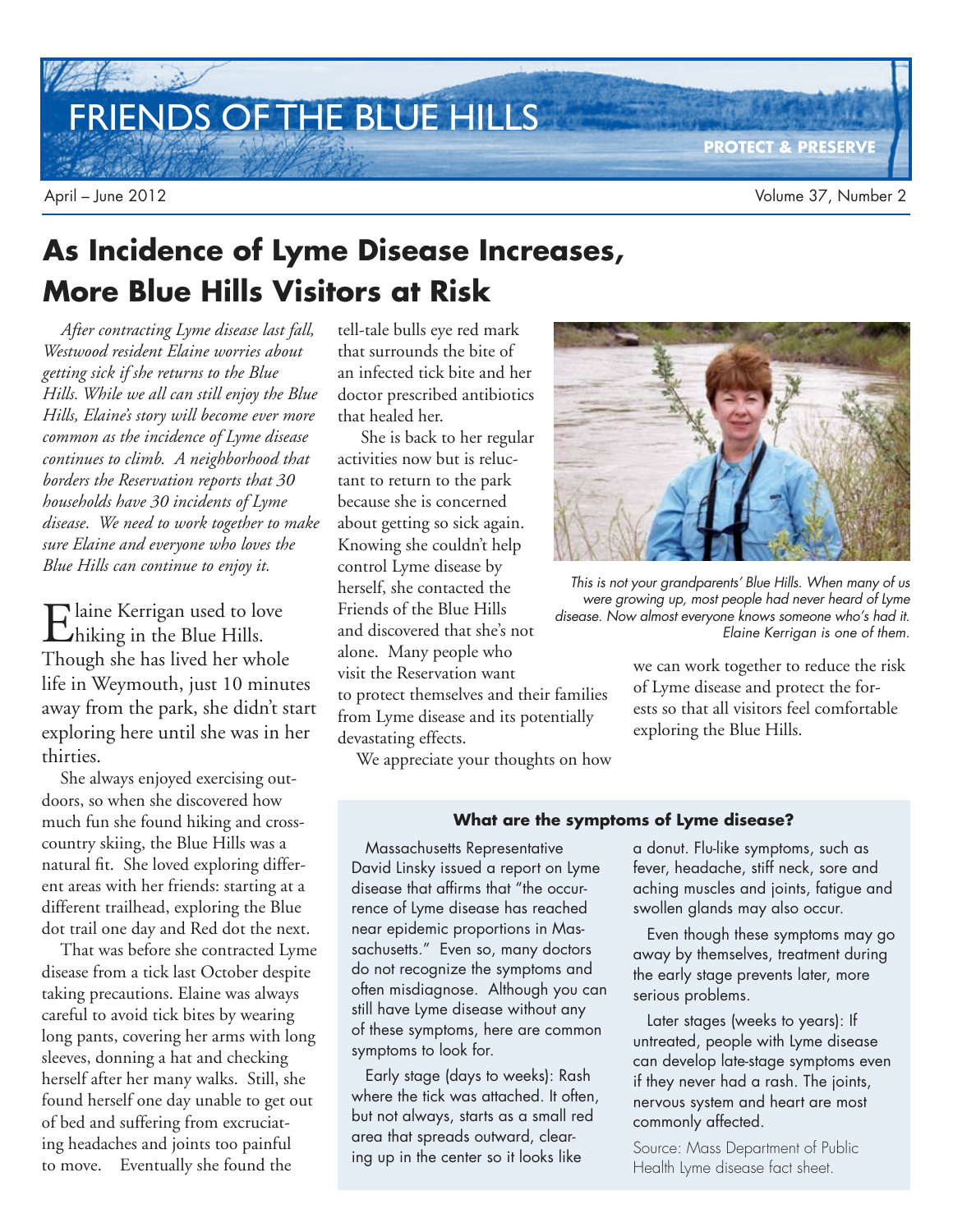## **What's Yellow and Black and Parties once a Year?**

#### *By John Walsh*

Helpha we you ever been beautifully<br>dressed up with nowhere to  $\blacksquare$  T ave you ever been beautifully go? Such is the life of the spotted salamander (*Ambystoma maculatum*) which spends most of its life beneath ground emerging but for a brief time to mate before returning to its subterranean and solitary existence.

Unlike its more abundant and fully terrestrial relative, the red-backed salamander ( *Plethodon cinereus* ), the spotted is hard to overlook. A monster by comparison, stretching upwards of seven inches or more, the spotted possesses a striking black background punctuated with large yellow dots. The spotted has several notable close relatives all distinguished by a similar lifestyle. Commonly known as the mole salamanders in recognition of their below ground (or fossorial) existence, members of the family *Ambystomatidae* are unique to North America and are represented by a single genus comprising some 32 currently recognized species. However, only three of these are known to inhabit the Blue Hills. Along with the aforementioned spotted salamander, which is the most common of our local mole salamanders, the bluespotted (*A. laterale* ) and the marbled (*A. opacum* ) may also be found in the Reservation. The blue-spotted is distinguished by possessing small blue spots or flecks on a dark background, an appearance reminiscent of vintage blue speckled enamelware. The marbled, as its name suggests is distinguished by having a stockier build with grey or white bands on a black background.

However, it's that party once a year that really sets these mole salamanders apart. With the first warm rains of early spring (typically late March through

April), these critters temporarily vacate their underground quarters during the night and clandestinely make their way to a nearby vernal pool. These pools typically form in depressions that fill with water during the fall and winter, yet are shallow enough to fully dry out as the summer goes along. By drying out completely, these pools thus are not able to sustain populations of fishes that might otherwise prey on tasty salamanders and their eggs. While this might be an effective mechanism to reduce fish predation, it means that salamanders are racing the clock. The race begins with the salamanders reaching these pools where the males place packets of sperm (spermatophores) on submerged surfaces followed by females who take up the spermatophores. The activity can get frenzied with these breeding congresses, as they are known, sometimes involving hundreds of individuals. The female then deposits the fertilized eggs in masses that can contain varying numbers of individual eggs depending upon the species. These egg masses can readily be distinguished from most other amphibian species as they have a smooth appearance due to a gelatinous cover. The masses may also take on a green coloration due to the growth of symbiotic algae that may both provide oxygen and camouflage for the developing eggs. Incubation typically lasts a month or so with the larvae undergoing a rapid metamorphosis in which the external gills of their aquatic stage give rise to the features needed for their terrestrial futures as mature salamanders. They then usually emerge from these drying pools during the summer months and then disperse to surrounding upland habitats. It should be noted that while this scenario is true for both the blue-spotted and spotted salamanders, their marbled cousins go



Photo by Jonathan Twining

through much the sequence but during the fall, instead of the spring and summer months. This strategy has its advantages resulting in an advanced state of growth for marbled larvae that overwinter in these pools allowing them to prey on their newly hatched relatives in the spring.

Like amphibians globally, our own populations are at risk. Although spotted salamander populations are relatively secure, the blue-spotted is listed as a species of Special Concern by the state of Massachusetts. The marbled is at even greater risk and is currently listed as Threatened by the state. This greater level of endangerment may, in part, reflect the fact that our state is at the northern limit of its natural geographic range. However, the range of threats to all of these critters is daunting. Leading the list is unquestionably habitat loss, degradation and fragmentation. Pollution including road runoff and acid precipitation, coupled with road kill as they migrate across roads on their way to breeding pools, also

*(continued on page 4)*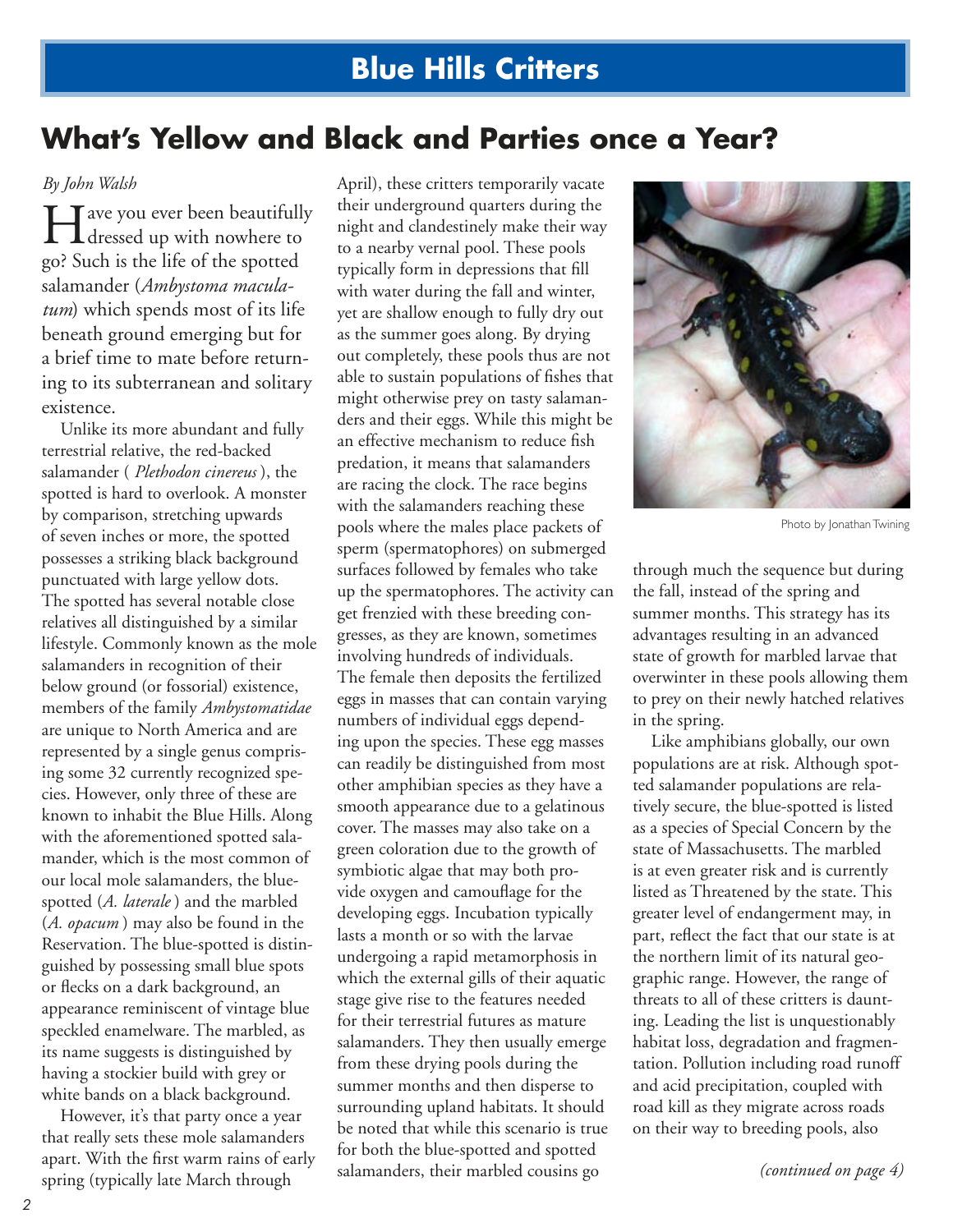# **Calendar of Events**

Pull and post this section of the Friends of the Blue Hills Newsletter and join us for some exciting events in the Blue Hills Reservation!

| <b>Spring 2012</b>                                                                                                                 | FBH sponsored event                                                                                                                                                                                                                                                                                                                                                                                                                                                                                         |
|------------------------------------------------------------------------------------------------------------------------------------|-------------------------------------------------------------------------------------------------------------------------------------------------------------------------------------------------------------------------------------------------------------------------------------------------------------------------------------------------------------------------------------------------------------------------------------------------------------------------------------------------------------|
| <b>Blue Hills Bird Walk</b><br>Sunday, April 1, 8:00 am                                                                            | FBH joint walk with Brookline Bird Club. Several short hikes, each about one mile,<br>the first of which is steep, to look for early spring migrants. Beginners are welcome.<br>Bring binoculars and bird book. 4.5 hours. Meet at the small parking lot on Chicka-<br>tawbut Road just off Randolph Ave. Leader: Steve Olanoff, 781-326-6585.                                                                                                                                                              |
| <b>DCR Trailwatch Mountain</b><br><b>Bike Rides</b><br>Saturday, April 7, 9:00 am and<br>Sunday, May 5, 9:00 am                    | Here's your chance to perfect your pedal power. Join the DCR Trailwatch volunteers<br>on a series of introductory rides to acquaint you with the biking trails of the Blue<br>Hills as we kick off the biking season. Bring your own bike. Helmet required. Eye<br>protection and gloves recommended. Meet at the Houghton's Pond main lot. Regis-<br>tration required: 617-698-1802. Space is limited.                                                                                                     |
| <b>Park Serve Day</b><br>Saturday, April 21, 9:00 am - 1:00 pm                                                                     | Lend a hand for DCR Park Serve Day. Join us to spruce up the trails. Includes a hike<br>to the work sites. Wear long pants and gloves. Tools, water, snacks and lunch provided.<br>Email trailwork@FriendsOfTheBlueHills.org for registration and meeting place.                                                                                                                                                                                                                                            |
| <b>Blue Hill Section Hike</b><br>Sunday, April 22, 10:00 am                                                                        | FBH joint hike with AMC. 7 mile hike on a variety of trails, some steep, including<br>Skyline Trail with views. 5.5 hours. Meet at Houghton's Pond lot. Leader: Steve<br>Olanoff, 781-326-6585.                                                                                                                                                                                                                                                                                                             |
| <b>Blue Hills Skyline Figure-Eight</b><br>Sunday, April 28, 1:00 pm                                                                | Join us for a rugged 5 mile figure-eight trek over the skyline trail to the top of Great<br>Blue Hill and then to Buck Hill and back. Sturdy hiking boots required. Bring a<br>snack and a water bottle. Ages 15 and up. 4 hours. Email Raymond.F.McKinnon@<br>state.ma.us for registration & meeting place. Space is limited.                                                                                                                                                                              |
| <b>Rockin' in the Park</b><br>Saturday, May 5, 1:00 pm                                                                             | Join Friends of the Blue Hills and Les Tyrala, a registered geologist, as we explore<br>the bedrock and glacial features of Great Blue Hill. Learn the secrets of stone on this<br>moderately strenuous hike over rocky terrain. Sturdy footgear required. Space is lim-<br>ited. 1.5 hours. Email Raymond.F.McKinnon@state.ma.us for registration and meet-<br>ing place. $\blacktriangle$                                                                                                                 |
| <b>Blue Hill Observatory &amp; Science</b><br><b>Center Open House &amp; Kite Festival</b><br>Saturday, May 12, 10:00 am - 4:00 pm | Enjoy the amazing view, fascinating history and fun activities at the oldest continu-<br>ally operating Weather Observatory in the country. Join us for an open house and fun<br>fest for all ages. Free admission to events. Donation for materials for some activities.<br>For details and parking information, call (617) 696-0562. Rain or shine. Learn more<br>at www.bluehill.org.                                                                                                                    |
| <b>Fowl Meadow Bird Walk</b><br>Saturday, May 5, 7:00 am                                                                           | FBH joint hike with AMC. Beginner's Bird Walk, 3 miles. Learn to bird. See<br>common & rare species at height of spring migration. Bring binoculars and bird<br>book. 3.5 hours. Meet at Paul's Bridge parking lot on Neponset Valley Pkwy.<br>Leader: Steve Olanoff, 781-326-6585.                                                                                                                                                                                                                         |
| <b>Trailside Museum</b><br><b>Creepy Crawly Days</b><br>Saturday May 12 & Sunday May 13<br>10:00 am to 4:00 pm                     | Snakes, bugs and worms, oh my! Hop, slither or slide your way to Trailside Museum<br>to learn about some of nature's most misunderstood animals. Live animal exhibits,<br>fun bug hunts, and crafts are just a few of the activities planned for the weekend. You<br>may arrive saying, "Eeww or Yuck!", but you'll leave saying "Oh, that's really cool!"<br>Don't miss Creepy Crawlies Day at Blue Hills Trailside Museum. Pre-registration is<br>not required. Program admission: Child: \$4 Adult: \$4. |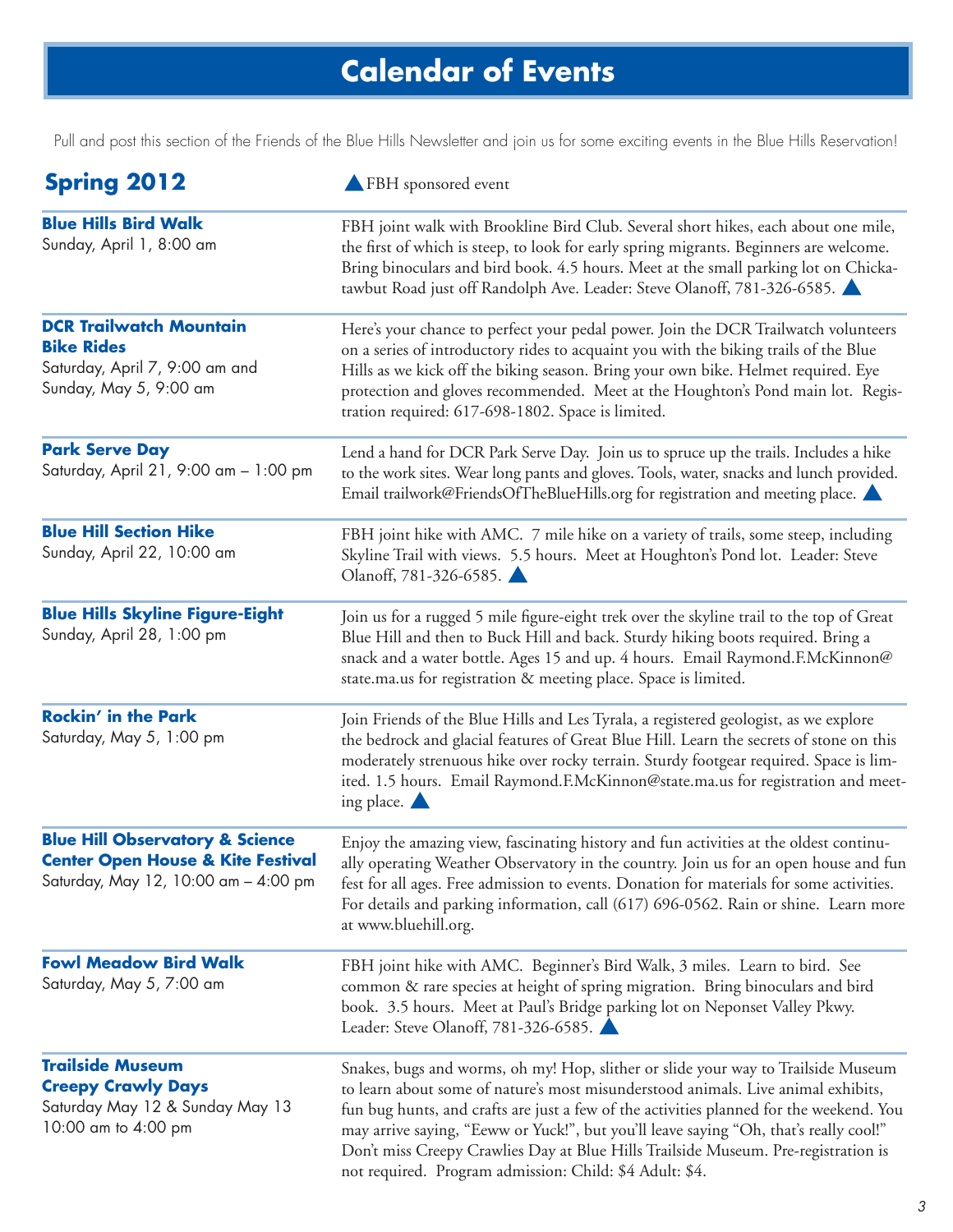# **Calendar of Events (2)**

| <b>Fowl Meadow Bird Walk</b><br>Saturday, May 19, 8:00 am           | FBH joint hike with AMC. Beginner's Bird Walk, 3 miles. Learn to bird by listening<br>for and identifying late migrant and nesting species in the best birding area in the Blue<br>Hills. Bring binoculars and bird book if you have one. 3.5 hours. Meet at Paul's Bridge<br>parking lot on Neponset Valley Pkwy. Leader: Steve Olanoff, 781-326-6585. |
|---------------------------------------------------------------------|---------------------------------------------------------------------------------------------------------------------------------------------------------------------------------------------------------------------------------------------------------------------------------------------------------------------------------------------------------|
| <b>Green Up the Blue Hills</b><br>Sunday, May 20, 1:00 pm - 3:30 pm | Join the Friends of the Blue Hills and the Appalachian Mountain Club to help keep<br>the forests healthy for people, plants and animals. For more info visit www.Friendsoft-<br>heBlueHills.org Meet at Temple Beth David at 1060 Randolph St. in Canton. Email<br>info@FriendsoftheBlueHills.org or call 781-828-1805 for registration.                |
| <b>Wildflower Hike</b><br>Saturday, May 26, 10:00 am                | FBH joint hike with AMC. 8 mile hike in eastern section viewing wildflowers and<br>climbing scenic hills, some steep, including the new trail along the restored Blue Hill<br>Reservoir. 6 hours. Meet at Shea Ice Rink. Leader: Steve Olanoff, 781-326-6585.                                                                                           |

### *Salamander (continued from page 3)*

add significantly to the toll. Climate change and mosquito control methods that act to reduce potential food sources for the salamander may add to the burden. Although vernal pools and associated wetlands do offer some degree of legal protection with additional protection afforded species such as the blue-spotted or marbled under the Massachusetts Endangered Species Act, this may not be enough. Research, for example, has indicated that while many of these salamanders spend most of their lives within a few hundred feet of their breeding pools, many others may travel from thousands of feet away. Thus, not only must such pools be recognized and protected, but significant swaths of adjoining upland

> The Friends of the Blue Hills newsletter is produced four times a year. **Editors:** Sue Christensen, Judy Jacobs, **Layout:** Owen Hartford Visit us on the web at

www.FriendsoftheBlueHills.org or call 781-828-1805 for membership, maps and schedule information. PO Box 416, Milton, MA 02186

habitat may require similar protective measures as well to be fully effective.

In any case, if this spring you are all dressed up and ready for a night on the town yet find your plans dampened by wet weather, take heart for in scattered vernal pools and wetlands throughout the Blue Hills the party is just beginning.

**Give the Gift that Costs Nothing During Your Lifetime.**



Thank you for remembering the Friends of the Blue Hills in your will.

.<br>N

#### **YES! I want to protect the Blue Hills Reservation!**

| $\Box$ I want to become a Friends of the Blue Hills member<br>(Please choose one of the following:) |
|-----------------------------------------------------------------------------------------------------|
| Personal: ■ Individual \$25 ■ Family \$45 ■ Senior \$20                                             |
| Business: □ Agency \$50 □ Business \$100 □ Corporate \$500                                          |
| $\Box$ I would like to make an additional donation of:                                              |
| $\Box$ \$50 $\Box$ \$75 $\Box$ \$100 $\Box$ \$500 $\Box$ Other: \$                                  |
|                                                                                                     |
|                                                                                                     |
|                                                                                                     |
|                                                                                                     |
| Please make checks payable to Friends of the Blue Hills, and mail to:                               |
| P.O. Box 416, Milton, MA 02186                                                                      |
|                                                                                                     |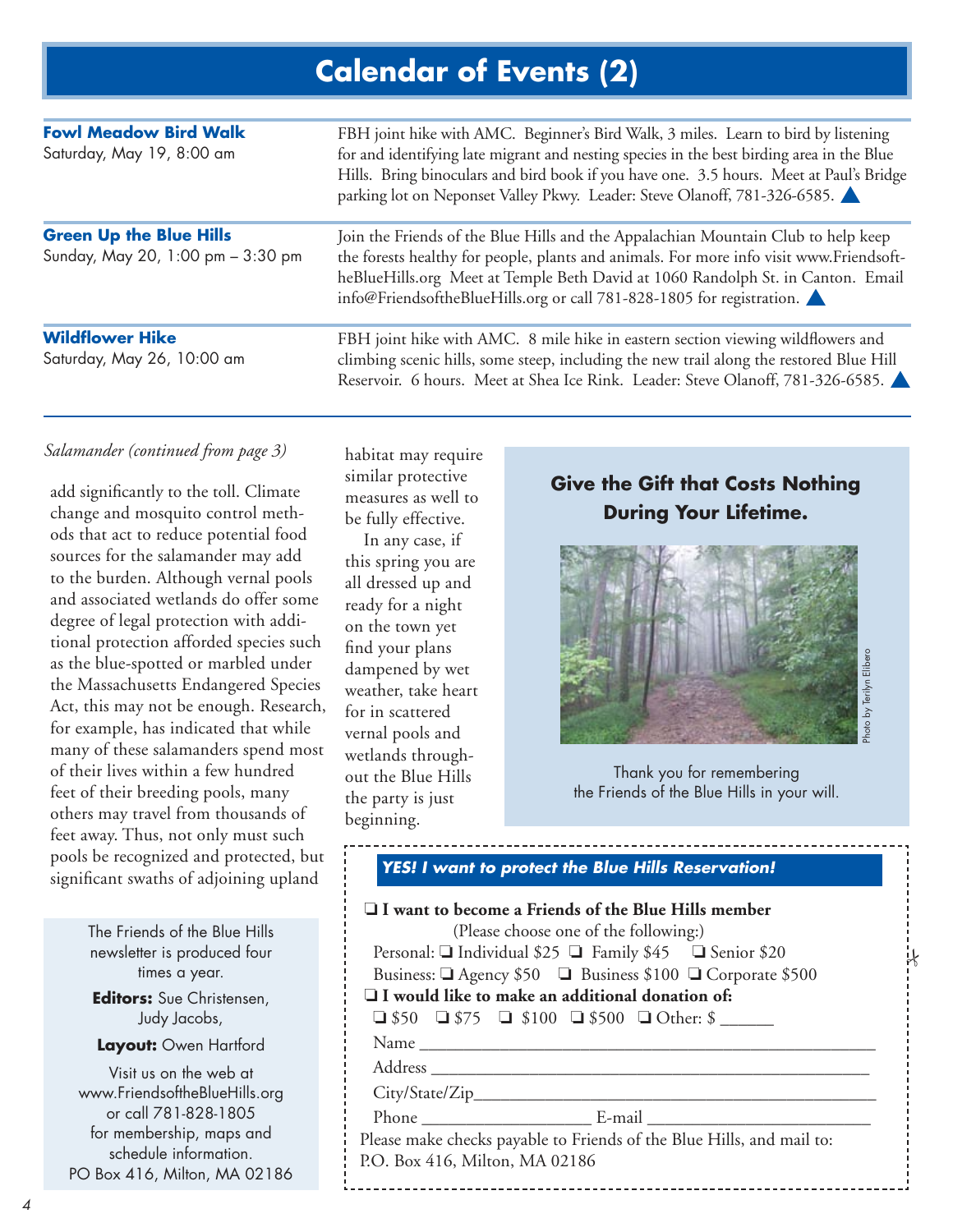# **The Blue Hills Reservation: We're In It Together...**



## **Why not explore the Blue Hills on Wheels?**

#### *By Steve Cobble*

Talways introduce new riders to L the park with, "Nothing flat about the Blue Hills"….

That's what I love about it. Lots of ups and downs. Climbing builds strength and tenacity, and descents keep me focused on what's down the trail. Ascending to the top of Buck Hill gives me that great sense of accomplishment and a worldwide view. Riding down that same trail, and having lived through it has made me a better rider.

There are many miles of trail in the Blue Hills open to bikes with fast doubletrack, a selection of fun singletrack, and a few quite rocky trails to practice your technique and session with friends. Grab a map the Blue Hills Headquarters on Hillside Street, Milton to negotiate the many intersections you will encounter. There is a small free one for bikers and larger color/topo map that shows the entire reservation for a \$2.00 donation to the Trailside Museum. Every major intersection has a number on a tree that coincides with the map. Keep in mind that when you're looking at the number sign, you're looking north.

An easy way to get to know the Blue Hills is to follow the arrows along two loops which both start at the main lot at Houghton's Pond on Hillside street. Look for the 'Welcome Mountain Bikers' kiosk in the front row of the lot. White arrows take you on about five miles along the south side of Hillside street. You will not encounter any huge hills here, but the loop is challenging nonetheless. The loose gravelly old carriage paths will keep you honest and encourage you to stay upright.

Yellow arrows cross the street at Blue Hills Headquarters and send you immediately on a half mile climb to BreakNeck Ledge. This 'eliminator'

warm-up up Wolcott Path will determine who can hang and is always more fun in a group. But if you hang in there, you'll enjoy another four miles that will get your blood flowing nicely. Each loop will take you from 35 minutes to 1 hour, depending on your fitness level. Neither is very technical, and the terrain is mostly loose gravel and hardpack.

Keep in mind a few things on this loop. This trail is a very popular trail for hikers, dog walkers, and school field trips, so look WAY ahead before letting go of the brakes The arrowed loops are only signed in one direction but once you get to to know them, try them backwards. If you decide to exit down Wolcott Path at the end of a ride, there are

a few overly-enthusiastic waterbars that will take you out at speed, so be careful. If you stay on the yellow, take a hard left just after the last yellow arrow pointing right(you'll see the street below), to follow that side-hill trail all the way back to the street. You'll end up right across from the lot, and it's a much nicer finish than riding the road back. The last little technical, downhill, rocky 'groove' section dumps you out onto the side of the road in the opposite direction of traffic, so again, use caution!

Another fun area to ride in the park is the Ponkapoag section where the green dot loop is now open to bikes. Experienced riders will appreciate the time to 'spin' on the dirt road sections,



Photo by Philip Keyes

while beginners and families will enjoy a loop is relatively flat and wide.

Blue Hills is open to mountain biking all year with the exception of March which is mud season. Check the dedicated DCR mountain biking map for other trails that are open to bikes. There are some trails which are offlimits to riding and would be impossible for most mortal riders, but there are plenty of places to explore here. Oh, did I mention that you'll be climbing some hills?

*Steve Cobble is an FBH member and president of the Southeast Mass Chapter of the New England Mountain Bike Association. You can reach him at stevec@ semassnemba.org.*